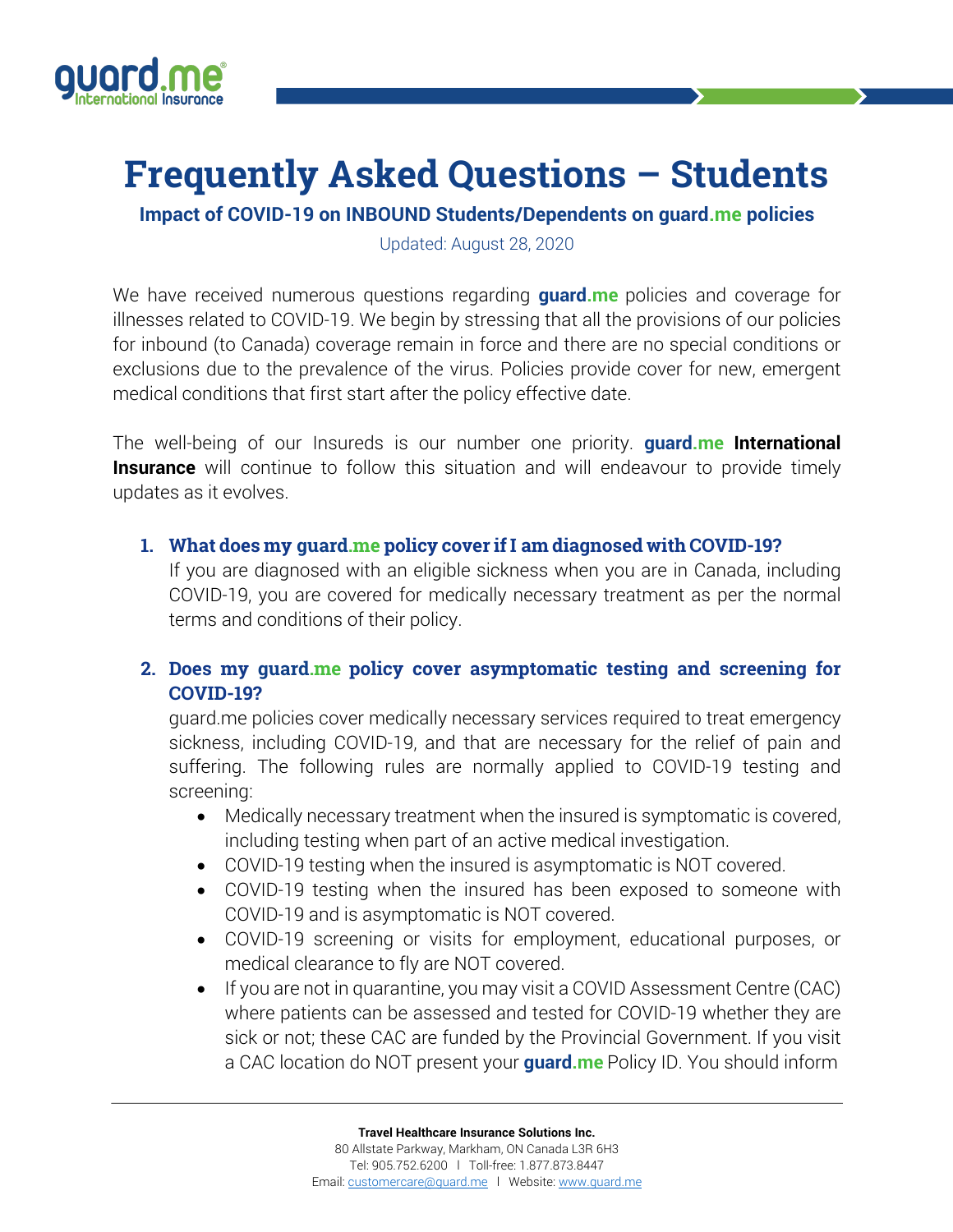

the CAC staff member that your private insurance does NOT cover any screening, including COVID-19 testing.

## **3. Will my guard.me insurance cover any COVID-19 testing and assessments while I am in, or before I end, quarantine?**

No. A test that is not medically necessary or required to treat an emergent sickness will not be covered. A request for asymptomatic testing made by a third party is also not covered by your **guard.me** policy. The following link is to the Canadian Government COVID-19 resources website where you can take a self assessment test, find out more information about testing in the Province in which you are residing and other useful information about COVID-19: https://www.canada.ca/en/public-health/services/diseases/2019-novelcoronavirus-infection/symptoms/provincial-territorial-resources-covid-19.html

## **4. What coverage is provided if I contract COVID-19 before I depart from my home country?**

If you are asymptomatic and unaware that you had contracted COVID-19 prior to departure and become ill after you arrive in Canada, you are eligible for medically necessary treatment as per the normal terms and conditions of your policy. If you were symptomatic or diagnosed with the illness prior to departure, certain preexisting limitations may apply depending on the normal terms and conditions of your policy.

# **5. If I arrive prior to the start of classes or my respective appointments, will I be eligible for insurance?**

Yes. There are two ways to purchase insurance for early arrivals:

- Institutions can enroll students or affiliated individuals directly check with your school;
- Students and affiliated individuals can purchase insurance directly through the institution's **guard.me** microsite or via the main **guard.me** website by completing the form.

#### **6. Once I buy guard.me insurance are my dependents eligible for insurance?**

Yes, dependents are eligible for coverage. Once the primary insured student has their proof of coverage, dependent policies can be purchased by visiting the institution's **guard.me** microsite or via the main **guard.me** website. Dependents will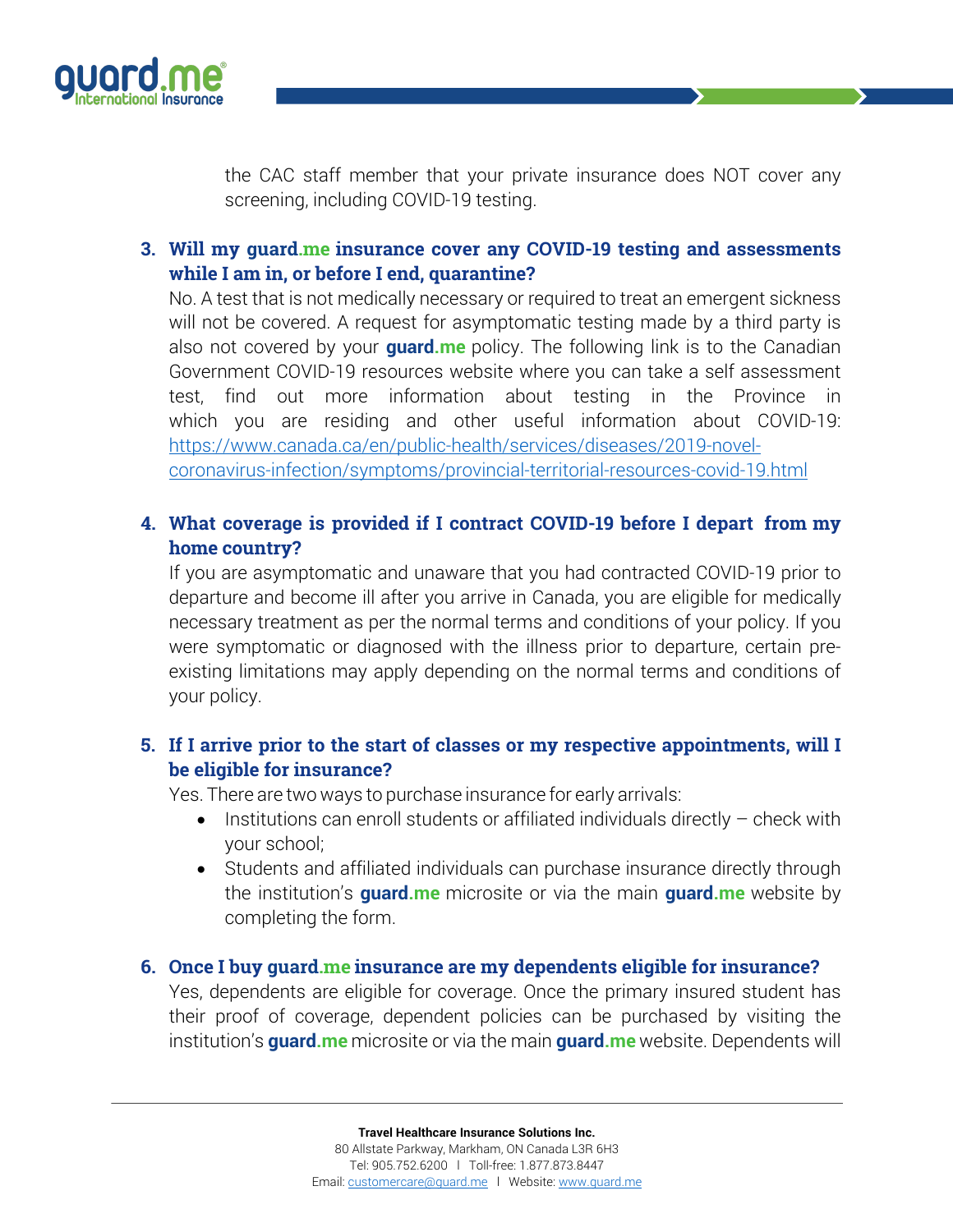

have to identify the primary policy holder by providing their policy number when they apply.

**7. Is there any cover under the guard.me policy for mandatory quarantine expenses?**

In almost all cases, a period of quarantine is now being required or recommended by government health authorities. As a result, you will need to make your own arrangements for self-quarantine, as you are required by law to follow the quarantine instructions that have been provided to you by your institution. Penalties may be applied to individuals who do not comply with the requirement to selfquarantine.

## **8. If I am not in a hospital, but in quarantine, self-isolation or under medical supervision as an outpatient, would the cost for private duty nursing care be covered?**

As with any sickness, home care is your responsibility. On occasion, in severe cases, home nursing care may be eligible under the terms and conditions of the policy, usually subsequent to hospitalization.

# **9. If my homestay family does not allow me to stay with them after being diagnosed with COVID-19, would accommodation elsewhere be covered by the policy?**

No. Alternate accommodation for the purpose of self-isolation is not a provision of **guard.me** policies. Policy holders in this situation should contact their home institution or school to initiate the protocols that will be in place to manage this scenario.

# **10. If my travel plans are impacted by actions taken to contain the virus (including grounding of all flights, for example) and I am required to make new flight reservations, are these changes covered?**

No, the insurance policies for inbound students provide medical cover and do not include travel benefits designed to cover trip cancellations, interruptions, or delays. If your policy expires during such a time, you are eligible to extend your coverage and pay the additional premium.